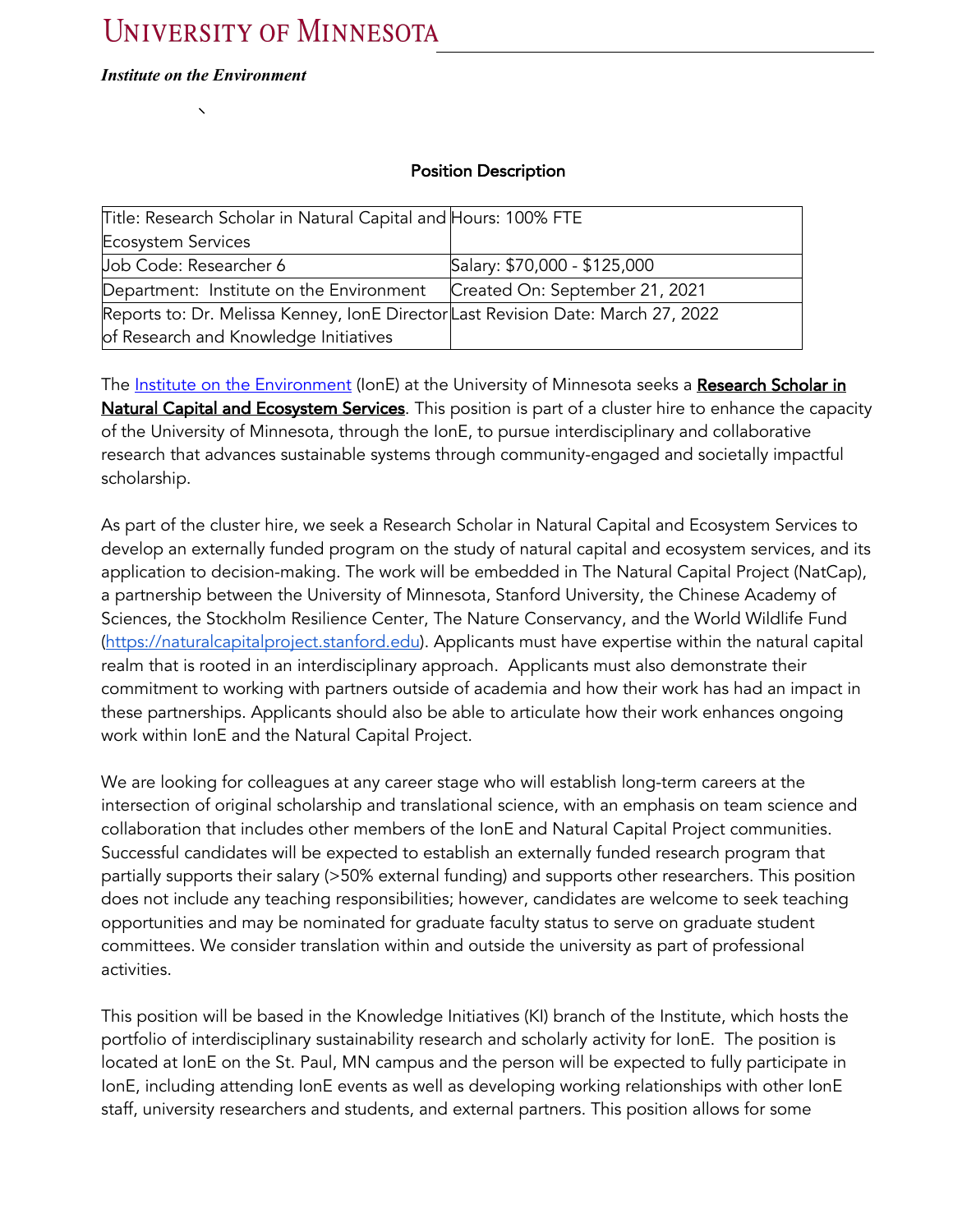teleworking; however, because of the collaborative nature of this work, the incumbent must be able to work on campus regularly. We are able to discuss work flexibility options as part of an offer, and relocation funding will be made available for candidates who would need to move to the region.

### About the position:

The Research Scholar will lead a research program focused on natural capital and ecosystem services, related to sustainable development, conservation, and/or land and water management decisions. This research should strive to articulate connections between decision-making, impacts on socioecological systems, and value to people.

The Research Scholar would be responsible for designing and developing project strategy, serving as the Principal Investigator on sponsored and non-sponsored awards, assuming fiduciary responsibilities for the budgets of funded projects, and supervising a team of research scientists. The Research Scholar would help integrate other UMN personnel into the NatCap partnership and work across programs to support Institute-wide research development, budgeting, external partnerships, and IonE-wide strategic projects such as **Impact Goals**. The person in this role would also take responsibility for helping to catalyze the UMN/IonE community of faculty, staff, and students toward high-impact interdisciplinary research with the Natural Capital Project.

Additionally, the Research Scholar will be expected to collaborate with researchers across the NatCap community, help to develop joint research collaborations across NatCap partner organizations, and participate in the NatCap leadership committee. This person will help to expand the natural capital and ecosystem services community by fostering collaboration between UMN faculty, post-docs, and graduate students, and Natural Capital Project researchers at other NatCap partner institutions, as well as with researchers and decision-makers beyond the partner institutions.

This search is open-rank, and selected candidates will be considered for different job classifications; salary ranges for these positions are \$70,000 to \$125,000 depending on qualifications. More senior appointments involve higher salary and potential for longer contracts with advancement in salary and contract duration, depending on career stage. Candidates will be regularly reviewed for reappointment and promotion.

Application reviews will begin May 23, 2022 and the job will close on June 1 and all applications submitted by this date will be considered. Candidates who do not submit all required materials by the job close date, in the requested format, will not move forward. To apply, please submit as PDFs:

- 1. A detailed cover letter that describes your expertise and qualifications. Within the cover letter please include:
	- a. a description of scholarly expertise and major projects and/or outcomes
	- b. how you meet the required qualifications and your interest in this particular position (see below)
	- c. examples of how you currently or will in the future integrate diversity, equity, inclusion, and justice as part of your professional work; if you are a person who is part of a group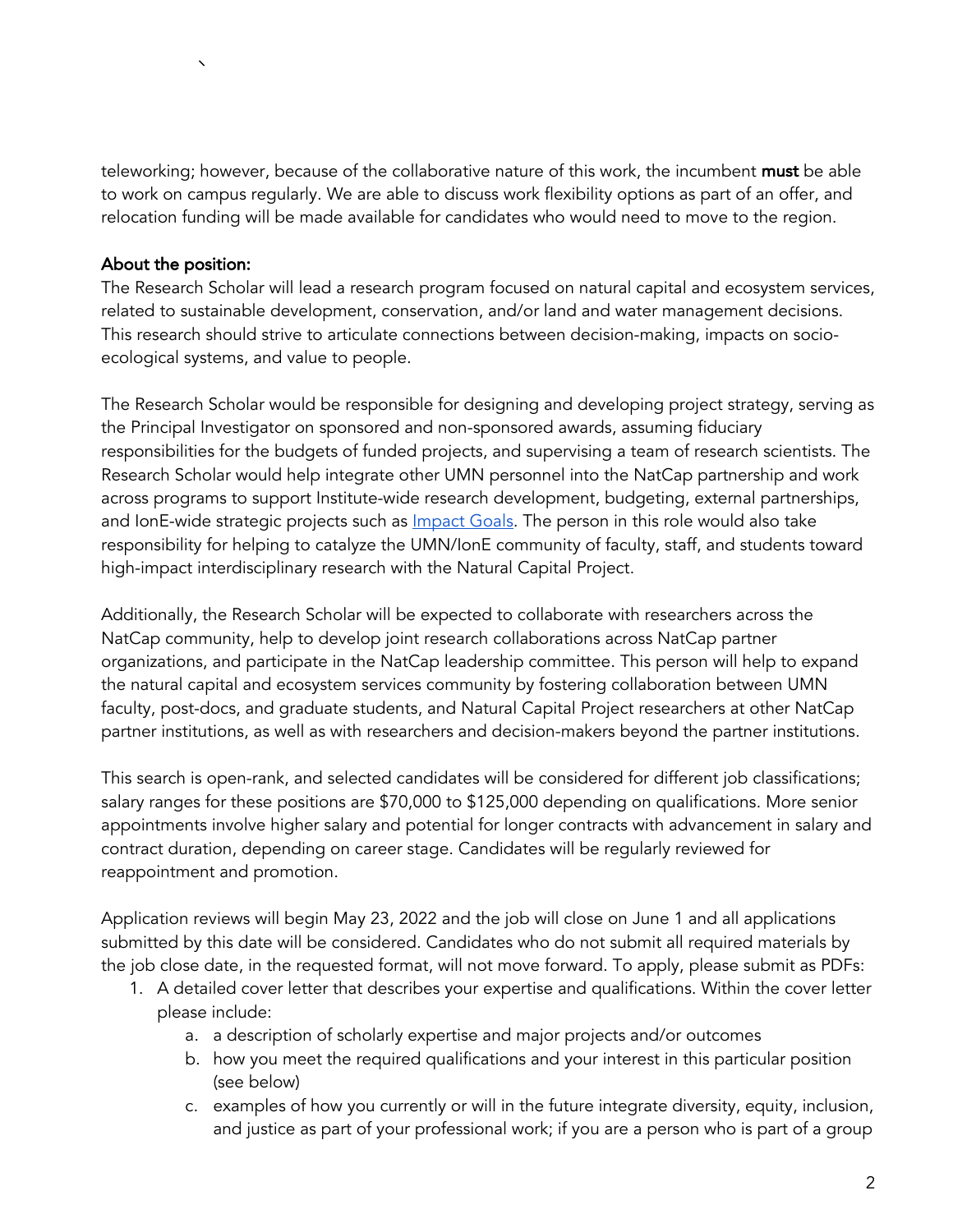who has been historically excluded, you may choose to instead include any questions you have for us about our anti-racist commitment and culture

- d. acknowledgment of your willingness to relocate to the Mpls/St. Paul area
- 2. CV or resume, and
- 3. Contact information for at least 3 recent references (i.e., name, title, organization; URL to biographical sketch or similar; address, phone number, and email address; and relationship to the candidate). *References will not be contacted until final candidates have been identified; candidates will be notified prior to contacting references.*

Competitive candidates will be contacted for a remote interview in late June 2022; finalists will be invited for an in-person interview and job seminar in July or August 2022. Additional interviews may be scheduled after these dates if the position remains open and the process may be modified depending on the status of the pandemic.

The Office of the Vice President for Research (OVPR) and IonE endorse a "work with flexibility" approach that offers a welcoming and flexible work environment where everyone is inspired to do their best. Work location options include working fully remote, partially remote, or entirely in the office and are based on the work of the position. Some on-site work may be necessary for certain positions, even those designated as fully remote. Because we are a land-grant institution that serves the state, the University will continue to - in most cases - expect employees to live in Minnesota.

This position has been designated as either work profile 2 or 3; Profile 2 is expected to work on-site more than 50% of the time. Your office will be located at IonE in St. Paul, MN. Profile 3 is expected to work remotely more than 50% of the time. Your dedicated office space will be in your remote work location with drop-in space available at IonE in St. Paul, MN. IonE management retains the right to modify flexible work arrangement agreements on a temporary or permanent basis for any reason at any time.

# Qualifications

# *Required Qualifications:*

- Successful completion of a graduate degree (e.g., PhD, JD, MBA, MS/MA) in any field and an established scholarly portfolio appropriate to given career stage (demonstrated by scientific databases, reports, white papers, training materials, decision support systems, software and metadata documentation, policy memos, peer-reviewed publications, and patent filings)
- Demonstrated expertise in interdisciplinary natural capital and ecosystem services research and demonstrated ability to connect this research to decision-makers outside of academia
- Track-record of externally-funded research collaborations
- Demonstrated ability to work in a team environment with other experts both within the University and outside (e.g., communities, governments, businesses, etc.)
- ●

# *Preferred Qualifications (there is not an expectation that all of these would be met):*